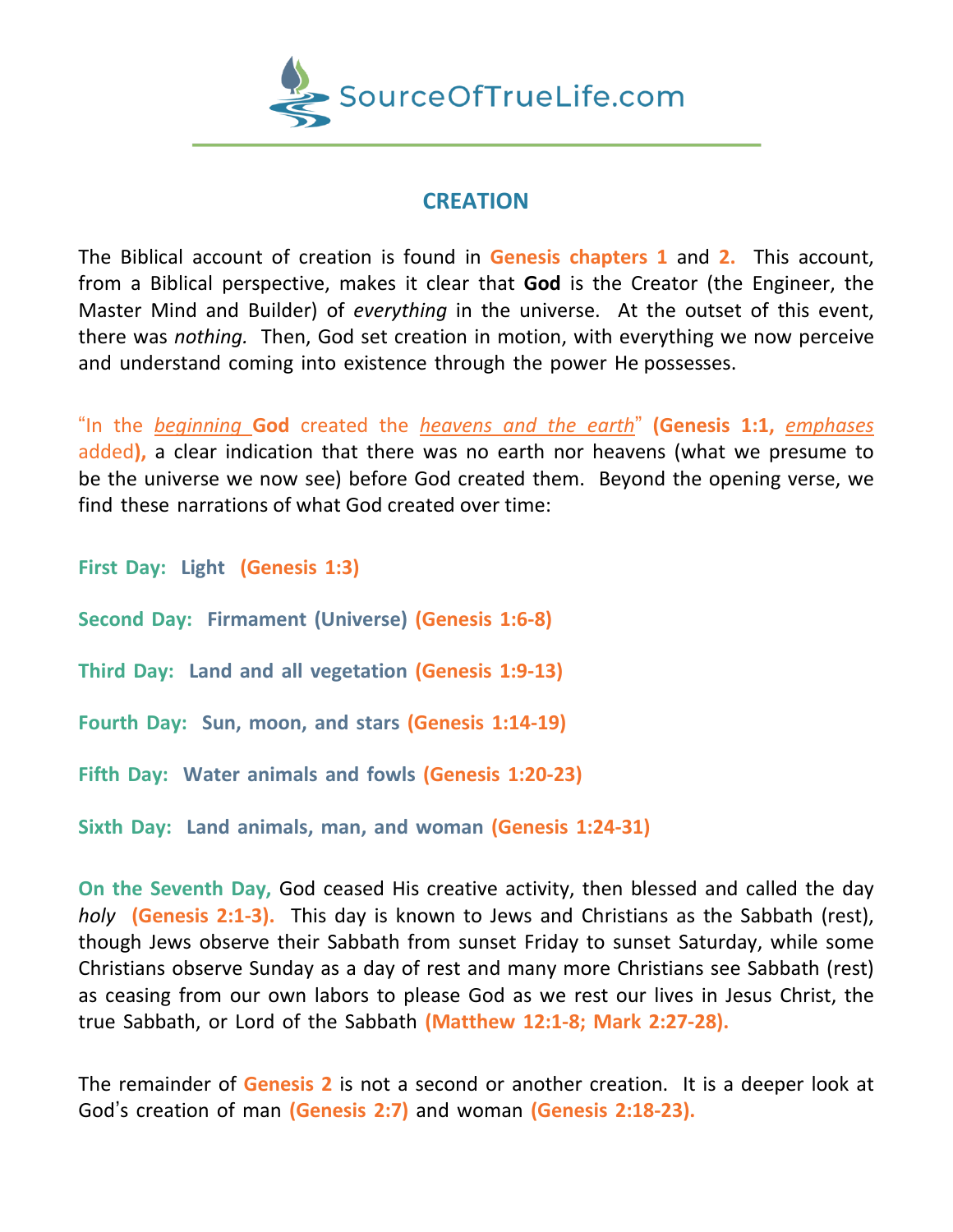### **God In Creation**

**Genesis** says **GOD** created everything. God is known to us in 3 ways, a concept called the Trinity – Father, Son (Jesus), and Holy Spirit. The *Spirit* was present at creation as follows, "the Spirit of God was hovering over the waters" **(Genesis 1:2).** Jesus, the *Son*, was present because He is one with God and is God **(John 10:29-30)** and holds all the creation together **(Colossians 1:15-17).** God, the *Father* of Jesus, was present as well. For more on the Trinity of God, go to **Father, Son, and Holy Spirit** in **Resources.**

## **Timing**

Literal attempts to determine the age of the earth through historical records and genealogies arrive at an approximate calculation of 6,000 years. Scientific carbon dating places the number at 4 to 5 billion years and the universe much older. But neither the age of the earth or the universe is mentioned in the Bible.

Those who are not people of faith level criticism at this disparity with the faith community and assert that the Bible is not trustworthy. But the Bible is extremely reliable. The length of creation is stated in *days* in Genesis. Since God is the Originator of time and space, and the Bible holds the record of creation, only God knows the true age of the earth and the universe in which it exists. Someday we will know when God reveals it to us. Until then, we trust the biblical account.

### **Creation Versus Evolution**

Another aspect of biblical creation, challenged by some, is whether life (animals as well as humans) came to be at the hand of a supreme intelligent being (God, as recorded in Scripture) or whether life evolved from elements of the earth. We believe the creation story of the Bible that God created everything. Again, we leave the details and timing in the hands of God. Though some scientists today believe in God and the Bible, many others lack faith altogether and continue to search for the answer of the origins of life and who or what made the matter possible in the first place.

## **Closing Thoughts**

Standing on the trustworthiness and reliability of the Bible, we believe the Creation story to be true, even if we do not understand it completely. We also pray that those lacking faith or complete knowledge will discover the **Source** of **true life,** our Creator God! Creation and evolution are complex topics. This website contains an article entitled **Evolution** and can be read in **Resources.** Both this article on **Creation** and the one on **Evolution** contain many other detailed resources that we commend to you.